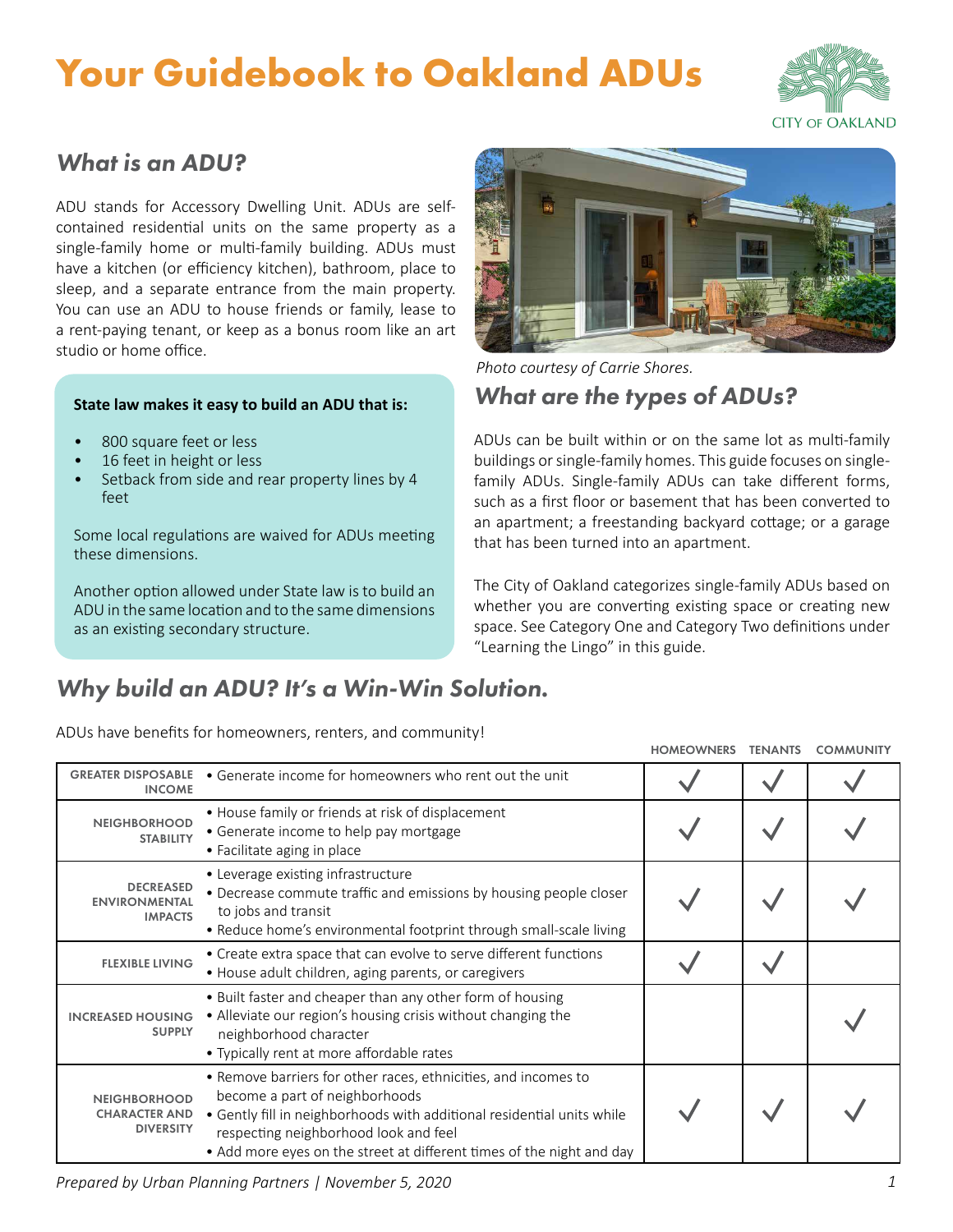### **How to Build an ADU**

**6**

**8**



*Construction*

After getting a building permit, ADU construction can begin. The contractor you hire (see step 3) will lead this step. Construction usually takes 6-12 months, although a much shorter construction time is possible, especially with prefabricated ADUs that are built off-site and then transported to your property.

There will be multiple inspections by the City to verify construction is going according to the permitted plans. Your contractor will manage this process. When all the work is complete, a building inspector will conduct a final inspection. Upon approval, you will receive a Certificate of Occupancy, which means your unit is legally suitable for occupancy.



Congrats on finishing your unit! We hope an Oaklander will call it home soon. If you are renting your unit, be sure to visit <https://www.oaklandca.gov/topics/rent-adjustment-program>to learn more about tenant protections and being a successful rental property owner.



#### *Move in!* **H**

PG&E typically requires a separate gas meter when ADUs are issued a separate and unique address. However, some exceptions apply. The Fire Marshal requires detached ADUs to have a separate address, so most detached ADUs will require a separate gas meter.

**P**

**P**

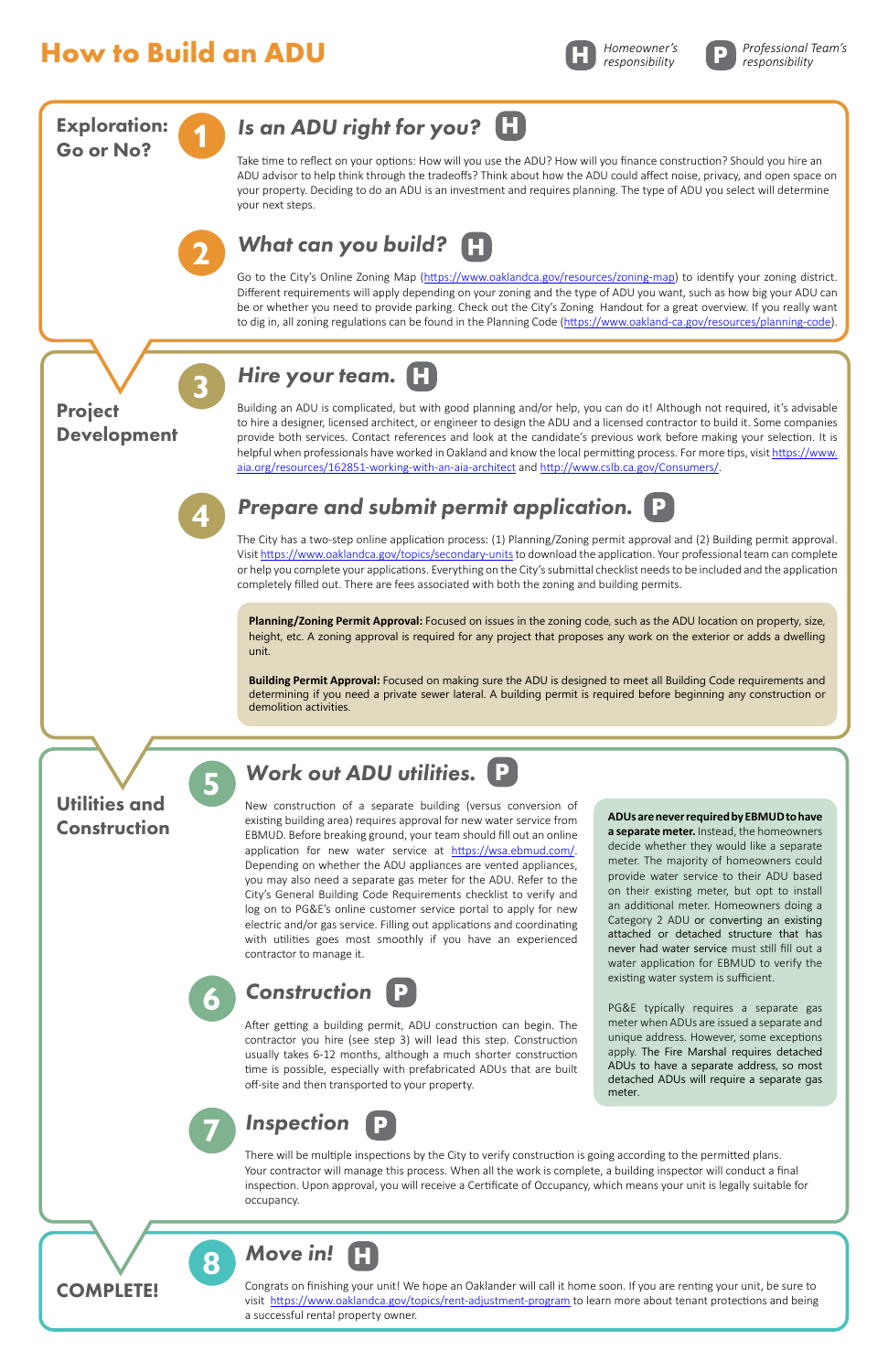## **Learning the Lingo**

#### **Accessory Structure**

A secondary building on the same lot as the main home that is incidental to but associated with the main home. Accessory structures are not intended to be lived in. Detached garages and storage sheds are examples of accessory structures.

#### **Building Code**

Standards set by the State of California that ensure buildings are built safely. The Building Code is actually made up of many codes (e.g., mechanical code and energy code) that are referred to collectively as the Building Code.

#### **Category One ADU**

An ADU created by converting existing space within your single-family home (e.g., basement or attached garage) or by converting or rebuilding an existing accessory structure (e.g., unattached garage) on your property. Go to [bit.ly/](http://bit.ly/OaklandADUs) [OaklandADUs](http://bit.ly/OaklandADUs) for more information and to see how the definition applies to multi-family properties.

#### **Category Two ADU**

An ADU created by constructing a new structure, either attached or detached from the main house. This type of ADU adds additional floorspace beyond the footprint of the existing home and accessory structure(s). Go to [bit.](http://bit.ly/OaklandADUs) [ly/OaklandADUs](http://bit.ly/OaklandADUs) for more information and to see how the definition applies to multi-family properties.



#### **Efficiency Kitchen**

A room or portion of a room that includes a cooking facility with appliances, a food preparation counter, and storage cabinets that are of a reasonable size in relation to the size of the unit.

#### **Floor Area Ratio (FAR)**

A measure used to regulate how intense development can be on a certain parcel. FAR is calculated by dividing the total square footage of your home or building (i.e., the floor area) by the size of your lot. The size of your ADU may be constrained by the FAR your zoning allows, but State law allows FAR requirements to be waived for certain ADUs. Depending on your zoning, FAR and/or lot coverage requirements may apply to your property.

#### **Junior Accessory Dwelling Unit (JADU)**

A small dwelling unit (500 square feet or less) created by converting existing living space (e.g., bedroom, office) within a single-family residence (including an attached garage). They must have an efficiency kitchen and separate entrance but can have either a private bathroom or bathroom shared with the main house. The property must be owner-occupied, i.e., the homeowner must live in either the JADU or the primary dwelling unit. Single -family homeowners may have one JADU and one ADU on their property.

#### **Lot Coverage**

A measure used to regulate how intense development can be on a certain parcel. Lot coverage refers to what percentage of your lot is covered by a building. The size of your ADU may be constrained by the lot coverage your zoning allows, but State law allows lot coverage requirements to be waived for certain ADUs. Depending on your zoning, FAR and/or lot coverage requirements may apply to your property.

#### **Setback**

The distance a building is located from front, side, or rear property lines. A 4-foot rear setback means there are 4 feet between the building and the rear property line (i.e., where your backyard ends). Different zoning districts have different minimum setback requirements, but ADUs are not required to be more than 4 feet from the rear or side property lines. State law does not specify setbacks from the front property line.

#### **Zoning**

City rules about how each parcel of land may be used and what can be built on it. All lots in the city are assigned a zone (e.g., RD-1, a typical zone for single-family homes) and each zone has regulations about the size and type of development that can occur within the zone. ADUs qualify for exceptions to some zoning standards like lot coverage and setbacks. Zoning regulations are found in the [Planning](https://library.municode.com/ca/oakland/codes/planning_code) [Code](https://library.municode.com/ca/oakland/codes/planning_code). You can find out your property's zoning at [http://](http://oakgis.maps.arcgis.com/apps/webappviewer/index.html?id=3676148ea4924fc7b75e7350903c7224) [oakgis.maps.arcgis.com/apps/webappviewer/index.](http://oakgis.maps.arcgis.com/apps/webappviewer/index.html?id=3676148ea4924fc7b75e7350903c7224) [html?id=3676148ea4924fc7b75e7350903c7224](http://oakgis.maps.arcgis.com/apps/webappviewer/index.html?id=3676148ea4924fc7b75e7350903c7224).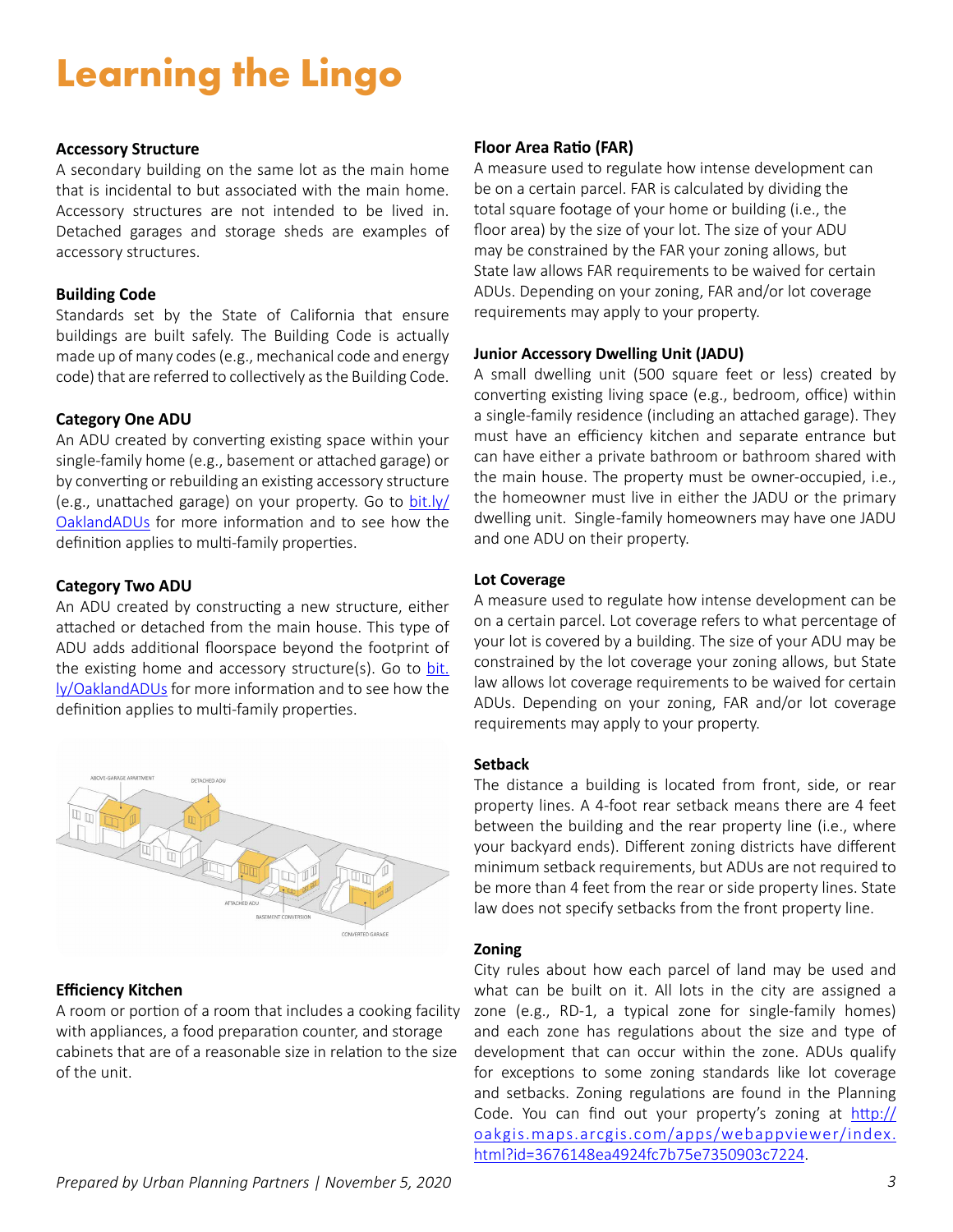## **Oakland ADU FAQs**



#### *How much does it cost to build an ADU?*

Costs vary. Where practical, the lowest cost option is conversion of space in an existing home, such as a basement or an attic, with total development costs as little as \$40,000 per unit. Size, condition of existing space, finishes, etc. all contribute to varying costs. Construction of a new detached unit ranges from \$120,000 to \$600,000, but detached modular ADUs can cost as little as \$70,000. See the table below for estimated development costs.

#### *What financing options are available?*

**• Home equity line of credit** allows homeowners with at least 15 to 20 percent equity in their home to borrow against their home equity. Banks will typically loan 90 percent of the equity a person has in their home and you do not start paying interest until the money is used.

|                                                     | <b>Total Development Costs</b> |                               |                              |                                |  |
|-----------------------------------------------------|--------------------------------|-------------------------------|------------------------------|--------------------------------|--|
| <b>ADU Type</b>                                     | <b>LOW PER</b><br><b>SF</b>    | <b>LOW PER</b><br><b>UNIT</b> | <b>HIGH PER</b><br><b>SF</b> | <b>HIGH PER</b><br><b>UNIT</b> |  |
| Conversion of part of<br>existing home              | \$50                           | \$20,000                      | \$250                        | \$200,000                      |  |
| Conversion of existing<br>accessory structure       | \$300                          | \$110,000                     | \$650                        | \$460,000                      |  |
| Addition to existing home<br>or accessory structure | \$250                          | \$90,000                      | \$400                        | \$360,000                      |  |
| Detached new construction                           | \$300                          | \$120,000                     | \$500                        | \$600,000                      |  |
| Prefabricated/modular                               | \$300                          | \$70,000                      | \$500                        | \$600,000                      |  |

Notes: These data reflect construction costs during the time period from mid-2017 through mid-2019. Cost estimates are reflective of a full kitchen, one bathroom per ADU, standard interior quality fixtures and furnishings, and normal site conditions. See Oakland ADU Initiative Existing Conditions and Barriers Report, 2020 for more information.

- **• Cash-out refinancing** uses your existing mortgage to provide cash for ADU construction. This typically incurs fees.
- **• Cash savings** or other liquid assets (e.g., stock, retirement savings) or loans from friends or family.
- **Renovation loans** typically require a steady and high salary to qualify.

There are increasing options in private lending, especially through credit unions, local lending institutions, and startups, and the public and non-profit sectors may also have options for homeowners with lower incomes. Regardless of how you finance, consider what debt you are comfortable incurring and how soon you'll see a return on investment.

#### *What are the risks?*

Building an ADU has inherent risks. Know it can take longer and cost more than anticipated and understand that there are laws that provide certain rights to tenants.

#### *Will an ADU impact my property taxes?*

Yes. If you're adding new square footage or changing the way a property is used (e.g., converting a garage to an ADU), the Alameda County Assessor's office will add value for the assessable new construction. Only the portion of the property that is newly constructed or completely renovated will be reassessed and the existing home will retain its previously established Proposition 13 base year value. New income-producing properties may be assessed differently than other types of home improvements. Visit [www.acgov.org/assessor](http://www.acgov.org/assessor) for more information.

#### *How long does it take to go through the permitting process?*

This will depend on whether your plans are complete and how quickly you and your project team can respond to City comments, if needed. Arriving at a complete application with all the necessary submittal requirements may be an iterative process. Once you have a complete application, the City has 30 days to issue a planning approval. However, if your application is complete when it is submitted, in most cases, the Planning Department can issue your planning approval over the counter. Building permits typically take another 5-12 weeks to issue.

#### *How much do permit fees cost?*

For budgeting purposes, you can assume government permits and fees will be about 2 percent of the construction costs. Planning permits cost \$488.84. Building permits vary, as they are calculated by cost of construction, square footage, design, and number of bedrooms.